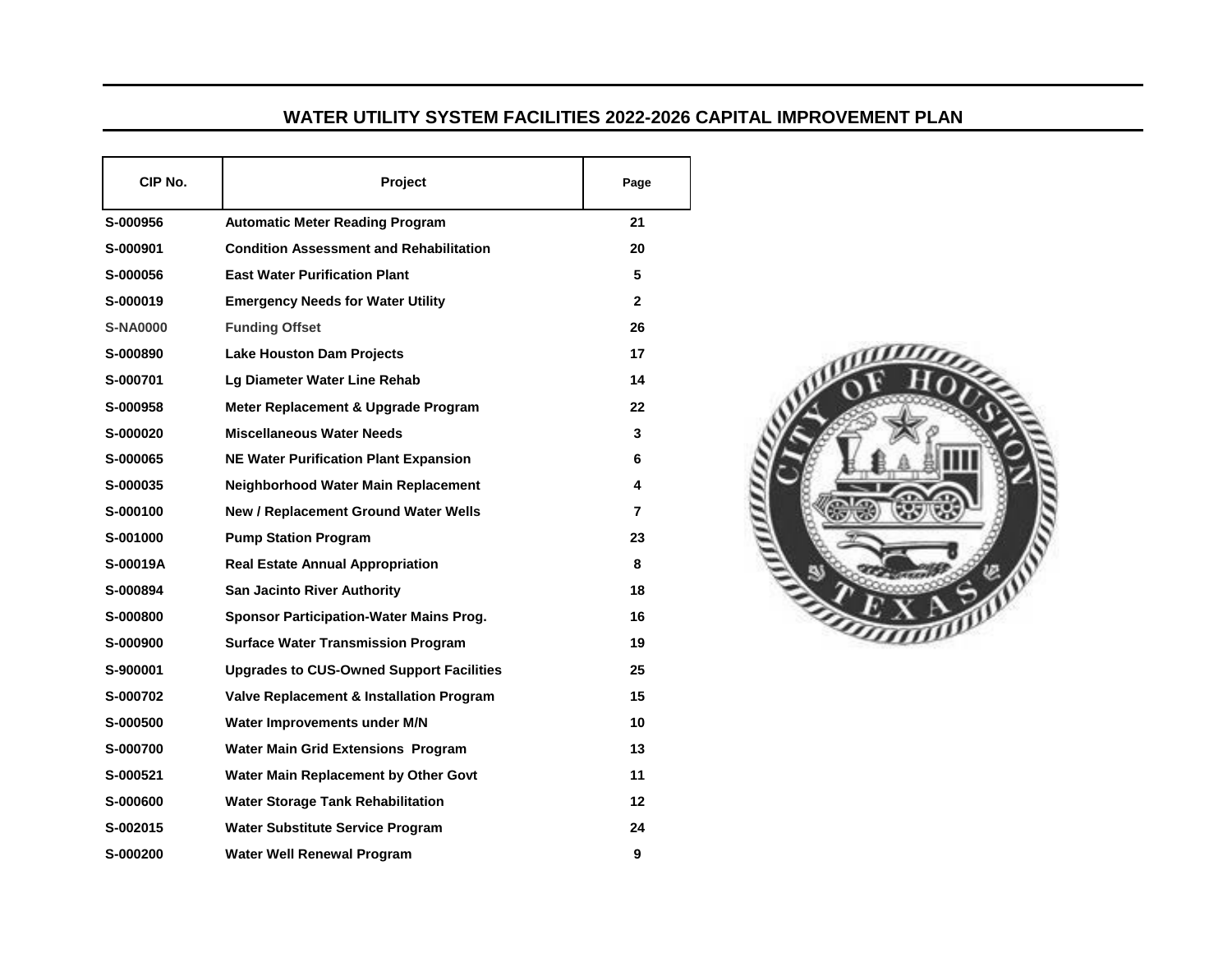| 2022-2026 CAPITAL IMPROVEMENT PLAN (\$ Thousands)                                               | CITY OF HOUSTON - WATER UTILITY SYSTEM FACILITIES |                              |                       |  |  |
|-------------------------------------------------------------------------------------------------|---------------------------------------------------|------------------------------|-----------------------|--|--|
| Project: Emergency Needs for Water Utility                                                      | Project No.                                       |                              | S-000019              |  |  |
| <b>Project Description</b>                                                                      |                                                   |                              |                       |  |  |
| This program provides for unforeseen emergency needs for engineering                            |                                                   | <b>City Council District</b> |                       |  |  |
| services, construction, and equipment for facility and water line<br>failure of Public Utility. | Location                                          | <b>CITYWIDE</b>              | Address Descr 2:      |  |  |
|                                                                                                 | Served:                                           | <b>CITYWIDE</b>              | Zip Codes:            |  |  |
|                                                                                                 | Key Map:                                          |                              | Category:             |  |  |
|                                                                                                 | Location Code: UA-00                              |                              | Sub-Category:         |  |  |
| <b>Project Justification</b>                                                                    |                                                   |                              |                       |  |  |
| This program is needed to provide public health and safety, and to                              | Units:                                            |                              | O                     |  |  |
| ensure regulatory compliance.                                                                   | Start Year:                                       | 2021                         |                       |  |  |
|                                                                                                 | <b>RCC Total</b>                                  | Ъ                            | <b>RCA Total</b><br>S |  |  |

|                                            |      | 2022-2026 |      |      |      |       |
|--------------------------------------------|------|-----------|------|------|------|-------|
| <b>Project Allocation</b>                  | 2022 | 2023      | 2024 | 2025 | 2026 |       |
| Planning                                   |      |           |      |      |      |       |
| Acquisition-Land                           |      |           |      |      |      |       |
| Design                                     |      |           |      |      |      |       |
| Construction                               |      |           |      |      |      |       |
| <b>Equipment Acquisition</b>               |      |           |      |      |      |       |
| Salary Recovery                            |      |           |      |      |      |       |
| Other                                      | 541  | 552       | 550  | 550  | 550  | 2,743 |
| <b>Total Allocation</b>                    | 541  | 552       | 550  | 550  | 550  | 2,743 |
| <b>Source of Funds</b>                     |      |           |      |      |      |       |
| 8500 - HPW-W&S Syst Consolidated Constr Fd | 541  | 552       | 550  | 550  | 550  | 2,743 |
| <b>Total Funds</b>                         | 541  | 552       | 550  | 550  | 550  | 2,743 |

Some projects in this section are related to the impact of Hurricane Harvey DR4332 and it is the City's intent to seek reimbursement from the Federal Emergency Management Agency (FEMA) and any other eligible sources for such expenditures, with the FEMA share being 90% of eligible costs.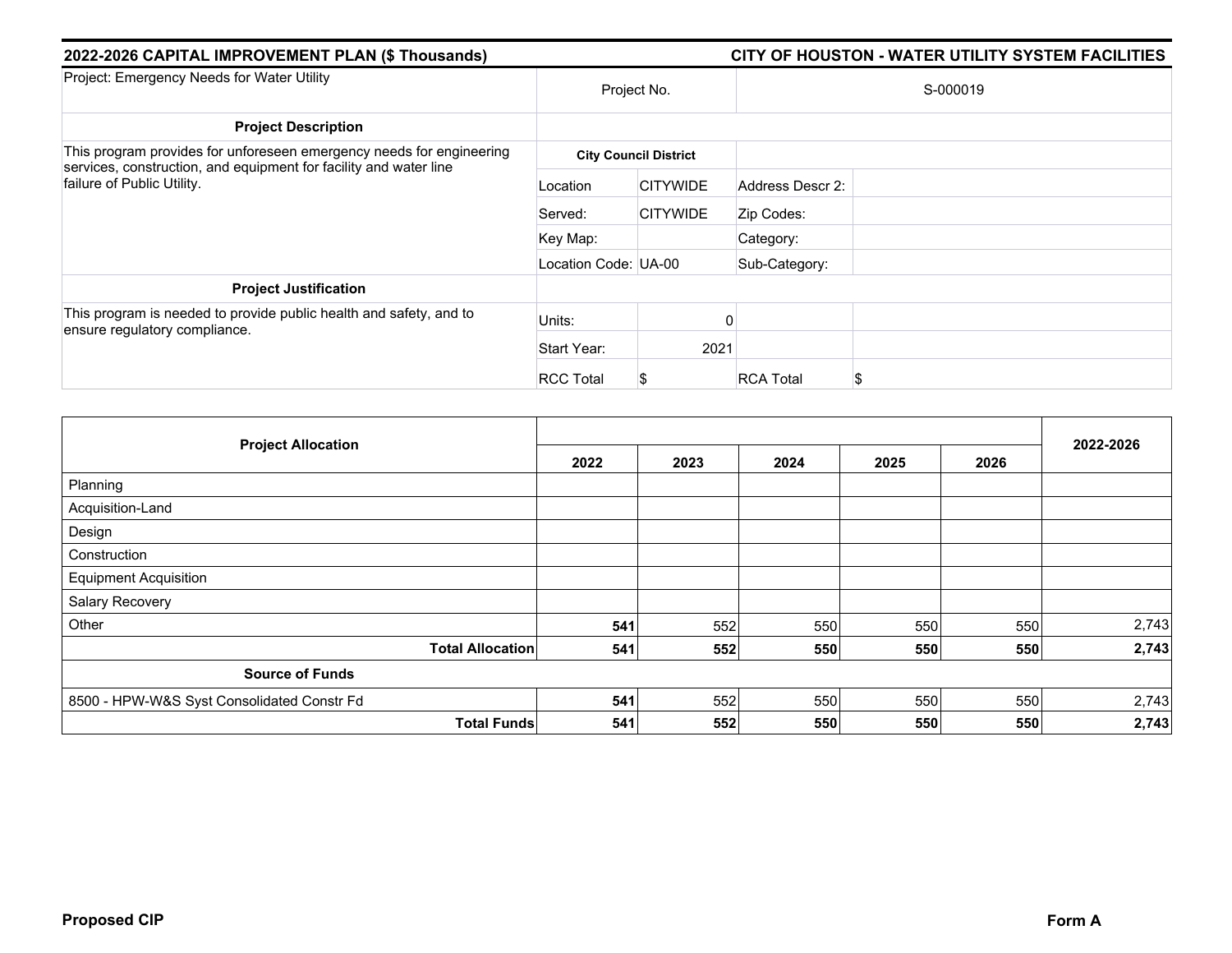| 2022-2026 CAPITAL IMPROVEMENT PLAN (\$ Thousands)                                                                                                                                                                                    |                      |                              |                  | CITY OF HOUSTON - WATER UTILITY SYSTEM FACILITIES |  |
|--------------------------------------------------------------------------------------------------------------------------------------------------------------------------------------------------------------------------------------|----------------------|------------------------------|------------------|---------------------------------------------------|--|
| Project: Miscellaneous Water Needs                                                                                                                                                                                                   | Project No.          |                              | S-000020         |                                                   |  |
| <b>Project Description</b>                                                                                                                                                                                                           |                      |                              |                  |                                                   |  |
| This program provides for miscellaneous needs for acquisition,<br>engineering services, construction, and legal services required in<br>conjunction with various capital projects and activities of the<br>Combined Utility Service. |                      | <b>City Council District</b> |                  |                                                   |  |
|                                                                                                                                                                                                                                      | Location             | <b>CITYWIDE</b>              | Address Descr 2: |                                                   |  |
|                                                                                                                                                                                                                                      | Served:              | <b>CITYWIDE</b>              | Zip Codes:       |                                                   |  |
|                                                                                                                                                                                                                                      | Key Map:             |                              | Category:        |                                                   |  |
|                                                                                                                                                                                                                                      | Location Code: UA-00 |                              | Sub-Category:    |                                                   |  |
| <b>Project Justification</b>                                                                                                                                                                                                         |                      |                              |                  |                                                   |  |
| This program is needed to provide contracted support services for                                                                                                                                                                    | Units:               |                              |                  |                                                   |  |
| various capital projects and activities of the Combined Utility<br>Service.                                                                                                                                                          | Start Year:          | 2021                         |                  |                                                   |  |
|                                                                                                                                                                                                                                      | <b>RCC Total</b>     |                              | <b>RCA Total</b> |                                                   |  |

|                                            |      |      |      |      |      | 2022-2026 |
|--------------------------------------------|------|------|------|------|------|-----------|
| <b>Project Allocation</b>                  | 2022 | 2023 | 2024 | 2025 | 2026 |           |
| Planning                                   |      |      |      |      |      |           |
| Acquisition-Land                           |      |      |      |      |      |           |
| Design                                     | 11   | 121  |      |      | 150  | 282       |
| Construction                               | 87   | 187  | 238  | 337  | 88   | 937       |
| <b>Equipment Acquisition</b>               |      |      |      |      |      |           |
| Salary Recovery                            |      |      |      |      |      |           |
| Other                                      |      |      |      |      |      |           |
| <b>Total Allocation</b>                    | 97   | 308  | 238  | 337  | 238  | 1,219     |
| <b>Source of Funds</b>                     |      |      |      |      |      |           |
| 8500 - HPW-W&S Syst Consolidated Constr Fd | 97   | 308  | 238  | 337  | 238  | 1,219     |
| <b>Total Funds</b>                         | 97   | 308  | 238  | 337  | 238  | 1,219     |

Some projects in this section are related to the impact of Hurricane Harvey DR4332 and it is the City's intent to seek reimbursement from the Federal Emergency Management Agency (FEMA) and any other eligible sources for such expenditures, with the FEMA share being 90% of eligible costs.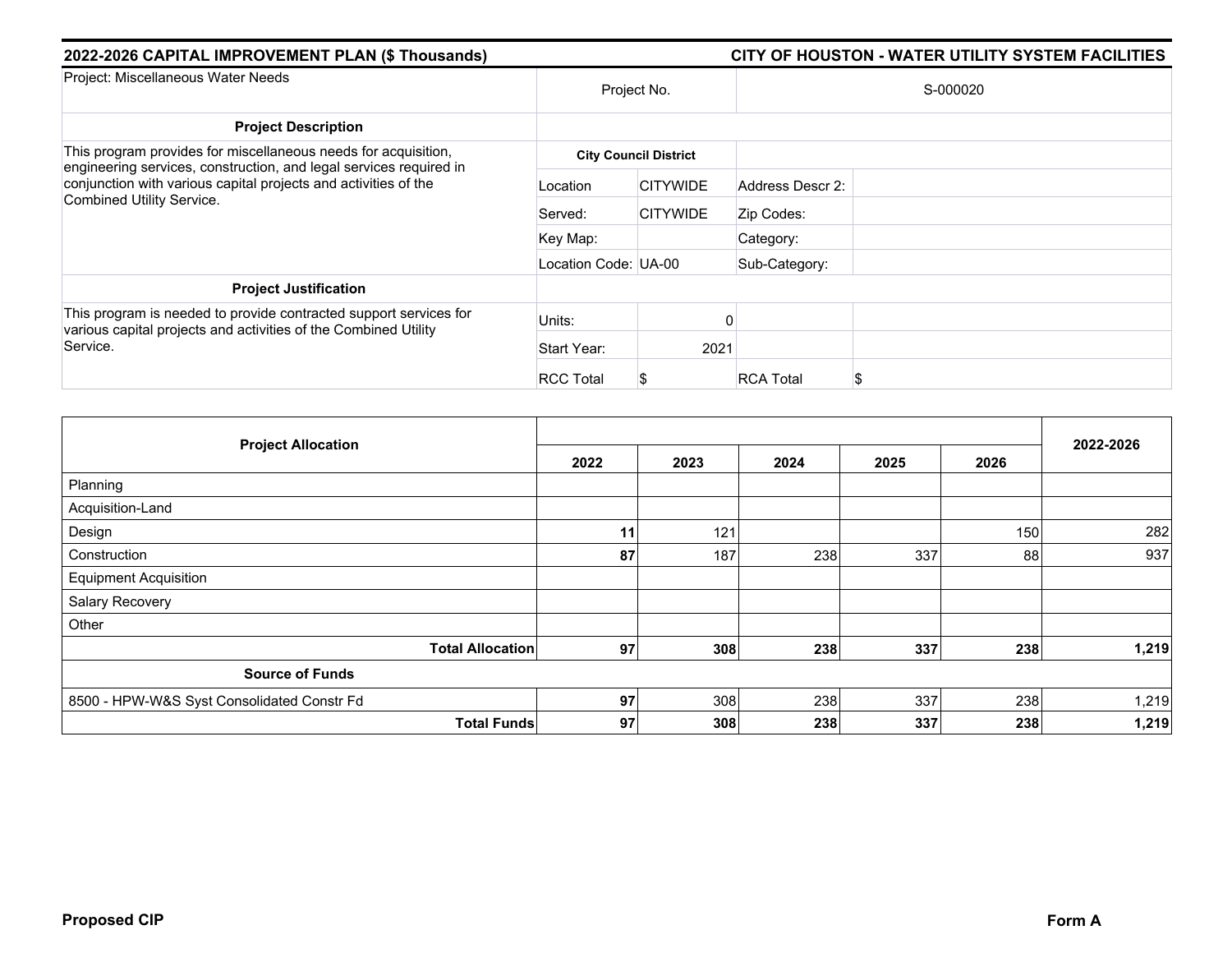| 2022-2026 CAPITAL IMPROVEMENT PLAN (\$ Thousands)                                                                                |                      |                              | CITY OF HOUSTON - WATER UTILITY SYSTEM FACILITIES |
|----------------------------------------------------------------------------------------------------------------------------------|----------------------|------------------------------|---------------------------------------------------|
| Project: Neighborhood Water Main Replacement                                                                                     | Project No.          |                              | S-000035                                          |
| <b>Project Description</b>                                                                                                       |                      |                              |                                                   |
| This program provides for the design and construction of replacement                                                             |                      | <b>City Council District</b> |                                                   |
| distribution mains and upgrades small mains which do not meet<br>standards.                                                      | Location             | <b>CITYWIDE</b>              | Address Descr 2:                                  |
|                                                                                                                                  | Served:              | <b>CITYWIDE</b>              | Zip Codes:                                        |
|                                                                                                                                  | Key Map:             |                              | Category:                                         |
|                                                                                                                                  | Location Code: UA-00 |                              | Sub-Category:                                     |
| <b>Project Justification</b>                                                                                                     |                      |                              |                                                   |
| This program is required to improve customer service, water quality                                                              | Units:               |                              |                                                   |
| and capacity, fire protection, system reliability, and assures<br>compliance with TCEQ rules and other governmental regulations. | Start Year:          | 2021                         |                                                   |
|                                                                                                                                  | <b>RCC Total</b>     | S                            | <b>RCA Total</b><br>S                             |

| <b>Project Allocation</b>                  |                         |       |        |        |        |        | 2022-2026 |
|--------------------------------------------|-------------------------|-------|--------|--------|--------|--------|-----------|
|                                            |                         | 2022  | 2023   | 2024   | 2025   | 2026   |           |
| Planning                                   |                         |       |        |        |        |        |           |
| Acquisition-Land                           |                         |       |        |        |        |        |           |
| Design                                     |                         | 9,277 | 4,500  | 4,500  | 4,500  | 4,500  | 27,277    |
| Construction                               |                         |       | 33,832 | 30,000 | 34,000 | 25,000 | 122,832   |
| <b>Equipment Acquisition</b>               |                         |       |        |        |        |        |           |
| Salary Recovery                            |                         |       |        |        |        |        |           |
| Other                                      |                         |       |        |        |        |        |           |
|                                            | <b>Total Allocation</b> | 9,277 | 38,332 | 34,500 | 38,500 | 29,500 | 150,109   |
| <b>Source of Funds</b>                     |                         |       |        |        |        |        |           |
| 8500 - HPW-W&S Syst Consolidated Constr Fd |                         | 9,277 | 38,332 | 34,500 | 38,500 | 29,500 | 150,109   |
|                                            | <b>Total Funds</b>      | 9,277 | 38,332 | 34,500 | 38,500 | 29,500 | 150,109   |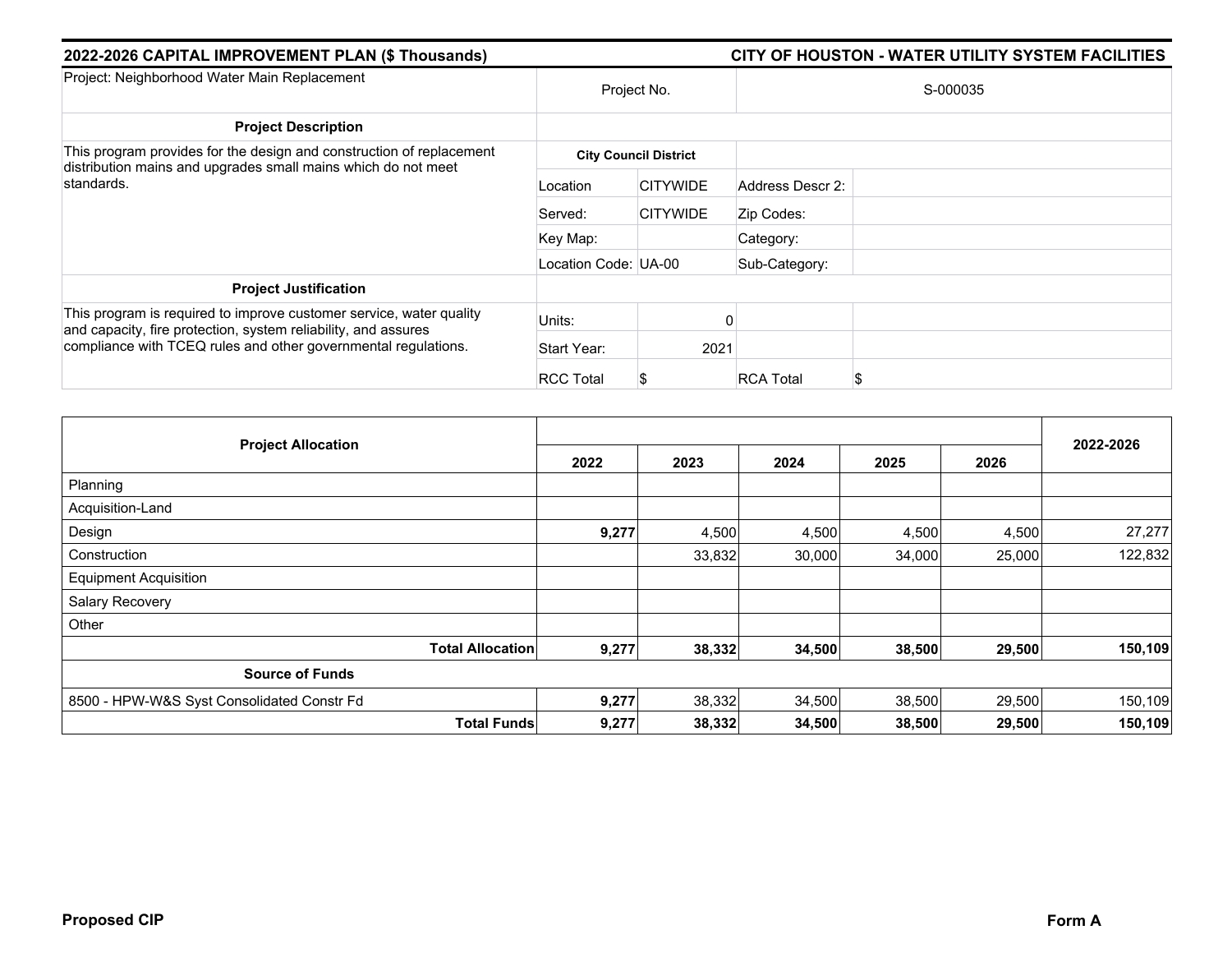| 2022-2026 CAPITAL IMPROVEMENT PLAN (\$ Thousands)                                                                                                                            |                      |                              |                  | CITY OF HOUSTON - WATER UTILITY SYSTEM FACILITIES |  |
|------------------------------------------------------------------------------------------------------------------------------------------------------------------------------|----------------------|------------------------------|------------------|---------------------------------------------------|--|
| Project: East Water Purification Plant                                                                                                                                       | Project No.          |                              | S-000056         |                                                   |  |
| <b>Project Description</b>                                                                                                                                                   |                      |                              |                  |                                                   |  |
| This project upgrades and optimizes the East Water Plant, and<br>increases the capacity and reliability to meet immediate and future<br>needs of the City and its customers. |                      | <b>City Council District</b> |                  |                                                   |  |
|                                                                                                                                                                              | Location             | E                            | Address Descr 2: |                                                   |  |
|                                                                                                                                                                              | Served:              | <b>CITYWIDE</b>              | Zip Codes:       |                                                   |  |
|                                                                                                                                                                              | Key Map:             | 496U.Y                       | Category:        |                                                   |  |
|                                                                                                                                                                              | Location Code: UA-00 |                              | Sub-Category:    |                                                   |  |
| <b>Project Justification</b>                                                                                                                                                 |                      |                              |                  |                                                   |  |
| This project is necessary to meet water demand, Safe Drinking Water                                                                                                          | Units:               |                              |                  |                                                   |  |
| Act, TCEQ and Harris-Galveston Subsidence District requirements.                                                                                                             | Start Year:          | 2021                         |                  |                                                   |  |
|                                                                                                                                                                              | <b>RCC Total</b>     | S                            | <b>RCA Total</b> |                                                   |  |

| <b>Project Allocation</b>                  | 2022   | 2023 | 2024    | 2025    | 2026    | 2022-2026 |
|--------------------------------------------|--------|------|---------|---------|---------|-----------|
| Planning                                   |        |      |         |         |         |           |
| Acquisition-Land                           |        |      |         |         |         |           |
| Design                                     |        |      |         |         |         |           |
| Construction                               | 29,008 |      | 100,000 | 100,000 | 100,000 | 329,008   |
| <b>Equipment Acquisition</b>               |        |      |         |         |         |           |
| Salary Recovery                            |        |      |         |         |         |           |
| Other                                      |        |      |         |         |         |           |
| <b>Total Allocation</b>                    | 29,008 |      | 100,000 | 100,000 | 100,000 | 329,008   |
| <b>Source of Funds</b>                     |        |      |         |         |         |           |
| 8500 - HPW-W&S Syst Consolidated Constr Fd | 29,008 |      | 100,000 | 100,000 | 100,000 | 329,008   |
| <b>Total Funds</b>                         | 29,008 |      | 100,000 | 100,000 | 100,000 | 329,008   |

Some projects in this section are related to the impact of Hurricane Harvey DR4332 and it is the City's intent to seek reimbursement from the Federal Emergency Management Agency (FEMA) and any other eligible sources for such expenditures, with the FEMA share being 90% of eligible costs.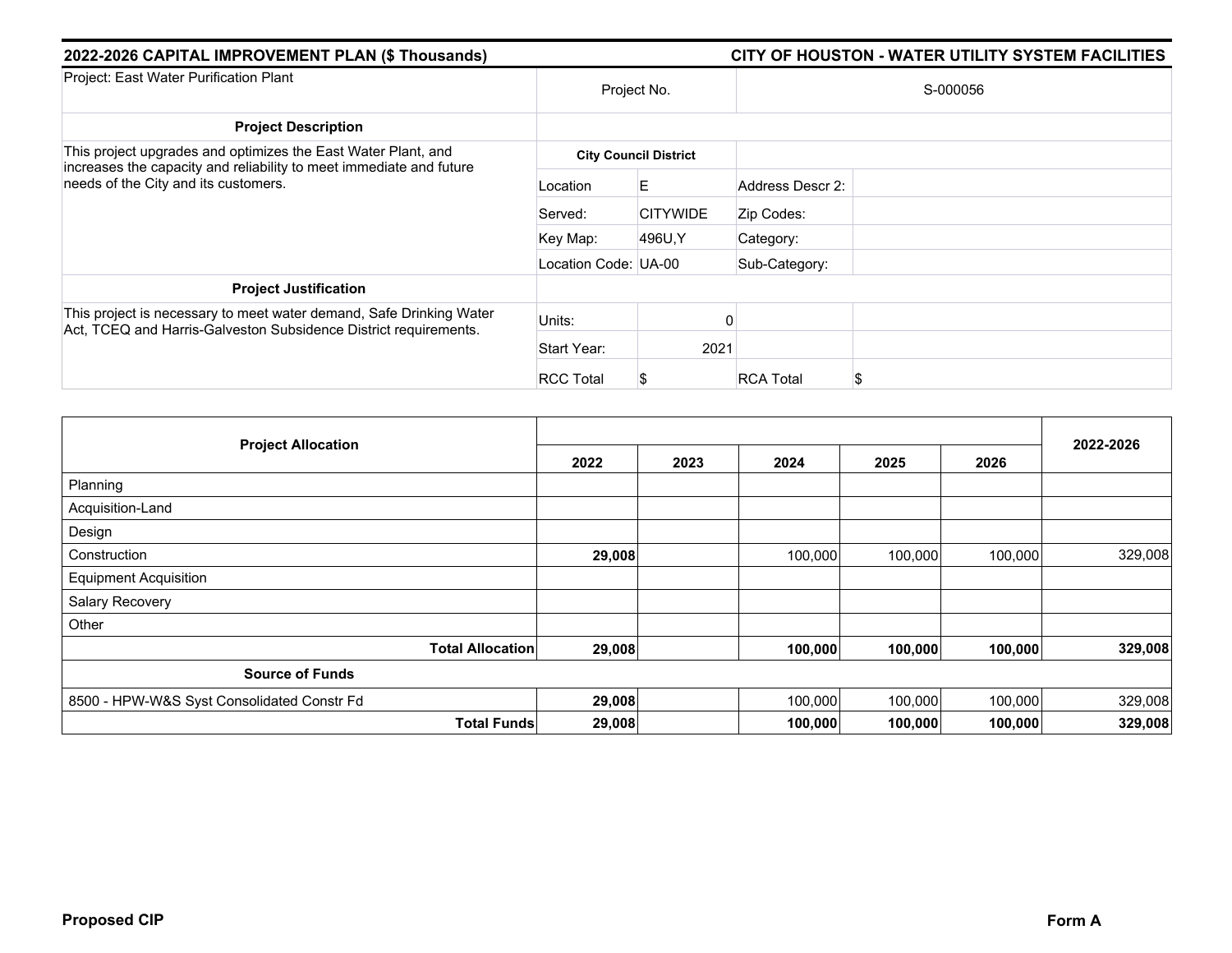| 2022-2026 CAPITAL IMPROVEMENT PLAN (\$ Thousands)                                                                                      |                      |                              | CITY OF HOUSTON - WATER UTILITY SYSTEM FACILITIES |  |
|----------------------------------------------------------------------------------------------------------------------------------------|----------------------|------------------------------|---------------------------------------------------|--|
| Project: NE Water Purification Plant Expansion                                                                                         |                      | Project No.                  | S-000065                                          |  |
| <b>Project Description</b>                                                                                                             |                      |                              |                                                   |  |
| Expansion of Northeast Water Purification Plant.                                                                                       |                      | <b>City Council District</b> |                                                   |  |
|                                                                                                                                        | Location             | E                            | Address Descr 2:                                  |  |
|                                                                                                                                        | Served:              | <b>CITYWIDE</b>              | Zip Codes:                                        |  |
|                                                                                                                                        | Key Map:             | 377W                         | Category:                                         |  |
|                                                                                                                                        | Location Code: UA-00 |                              | Sub-Category:                                     |  |
| <b>Project Justification</b>                                                                                                           |                      |                              |                                                   |  |
| Expansion of Northeast Water Purification Plant to meet surface<br>water requirements and provide water to regional Water Authorities. | Units:               |                              |                                                   |  |
|                                                                                                                                        | Start Year:          | 2021                         |                                                   |  |
|                                                                                                                                        | <b>RCC Total</b>     | S                            | <b>RCA Total</b><br>\$                            |  |

| <b>Project Allocation</b>                      | 2022    | 2023 | 2024 | 2025 | 2026 | 2022-2026 |
|------------------------------------------------|---------|------|------|------|------|-----------|
| Planning                                       |         |      |      |      |      |           |
| Acquisition-Land                               |         |      |      |      |      |           |
| Design                                         |         |      |      |      |      |           |
| Construction                                   | 401,136 |      |      |      |      | 401,136   |
| <b>Equipment Acquisition</b>                   |         |      |      |      |      |           |
| Salary Recovery                                |         |      |      |      |      |           |
| Other                                          |         |      |      |      |      |           |
| <b>Total Allocation</b>                        | 401,136 |      |      |      |      | 401,136   |
| <b>Source of Funds</b>                         |         |      |      |      |      |           |
| 8500 - HPW-W&S Syst Consolidated Constr Fd     | 81,366  |      |      |      |      | 81,366    |
| 8505 - Water Authorities Capital Contrib-NEWPP | 319,770 |      |      |      |      | 319,770   |
| <b>Total Funds</b>                             | 401,136 |      |      |      |      | 401,136   |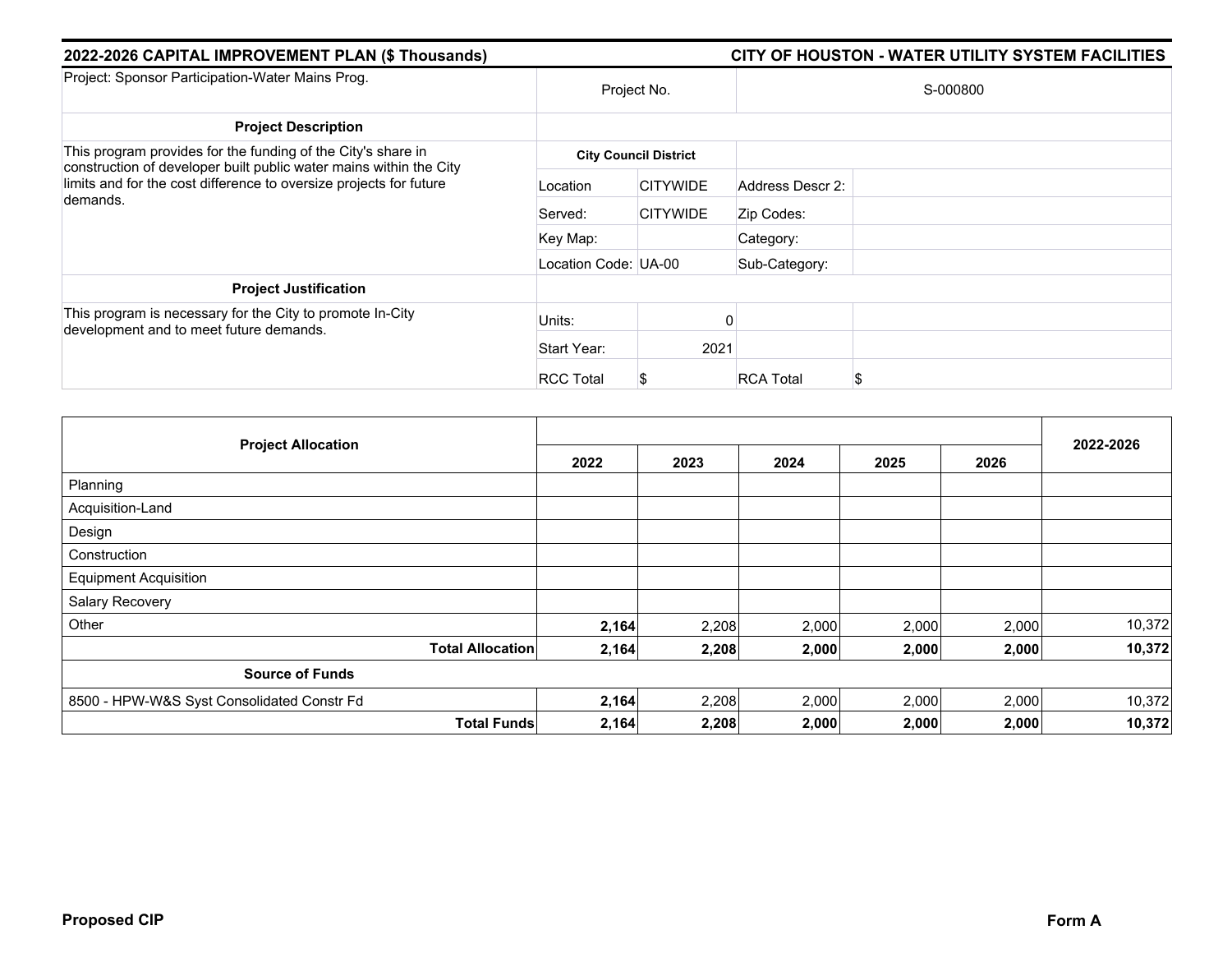| 2022-2026 CAPITAL IMPROVEMENT PLAN (\$ Thousands)                                                                                                                            |                      |                              |                  | CITY OF HOUSTON - WATER UTILITY SYSTEM FACILITIES |  |
|------------------------------------------------------------------------------------------------------------------------------------------------------------------------------|----------------------|------------------------------|------------------|---------------------------------------------------|--|
| Project: East Water Purification Plant                                                                                                                                       | Project No.          |                              | S-000056         |                                                   |  |
| <b>Project Description</b>                                                                                                                                                   |                      |                              |                  |                                                   |  |
| This project upgrades and optimizes the East Water Plant, and<br>increases the capacity and reliability to meet immediate and future<br>needs of the City and its customers. |                      | <b>City Council District</b> |                  |                                                   |  |
|                                                                                                                                                                              | Location             | E                            | Address Descr 2: |                                                   |  |
|                                                                                                                                                                              | Served:              | <b>CITYWIDE</b>              | Zip Codes:       |                                                   |  |
|                                                                                                                                                                              | Key Map:             | 496U.Y                       | Category:        |                                                   |  |
|                                                                                                                                                                              | Location Code: UA-00 |                              | Sub-Category:    |                                                   |  |
| <b>Project Justification</b>                                                                                                                                                 |                      |                              |                  |                                                   |  |
| This project is necessary to meet water demand, Safe Drinking Water                                                                                                          | Units:               |                              |                  |                                                   |  |
| Act, TCEQ and Harris-Galveston Subsidence District requirements.                                                                                                             | Start Year:          | 2021                         |                  |                                                   |  |
|                                                                                                                                                                              | <b>RCC Total</b>     | S                            | <b>RCA Total</b> |                                                   |  |

|                                            |        | 2022-2026 |         |         |         |         |  |
|--------------------------------------------|--------|-----------|---------|---------|---------|---------|--|
| <b>Project Allocation</b>                  | 2022   | 2023      | 2024    | 2025    | 2026    |         |  |
| Planning                                   |        |           |         |         |         |         |  |
| Acquisition-Land                           |        |           |         |         |         |         |  |
| Design                                     |        |           |         |         |         |         |  |
| Construction                               | 29,008 |           | 100,000 | 100,000 | 100,000 | 329,008 |  |
| <b>Equipment Acquisition</b>               |        |           |         |         |         |         |  |
| Salary Recovery                            |        |           |         |         |         |         |  |
| Other                                      |        |           |         |         |         |         |  |
| <b>Total Allocation</b>                    | 29,008 |           | 100,000 | 100,000 | 100,000 | 329,008 |  |
| <b>Source of Funds</b>                     |        |           |         |         |         |         |  |
| 8500 - HPW-W&S Syst Consolidated Constr Fd | 29,008 |           | 100,000 | 100,000 | 100,000 | 329,008 |  |
| <b>Total Funds</b>                         | 29,008 |           | 100,000 | 100,000 | 100,000 | 329,008 |  |

Some projects in this section are related to the impact of Hurricane Harvey DR4332 and it is the City's intent to seek reimbursement from the Federal Emergency Management  $-A$ gency (FEMA) and any other eligible sources for such expenditures, with the FEMA share being 90% of eligible costs.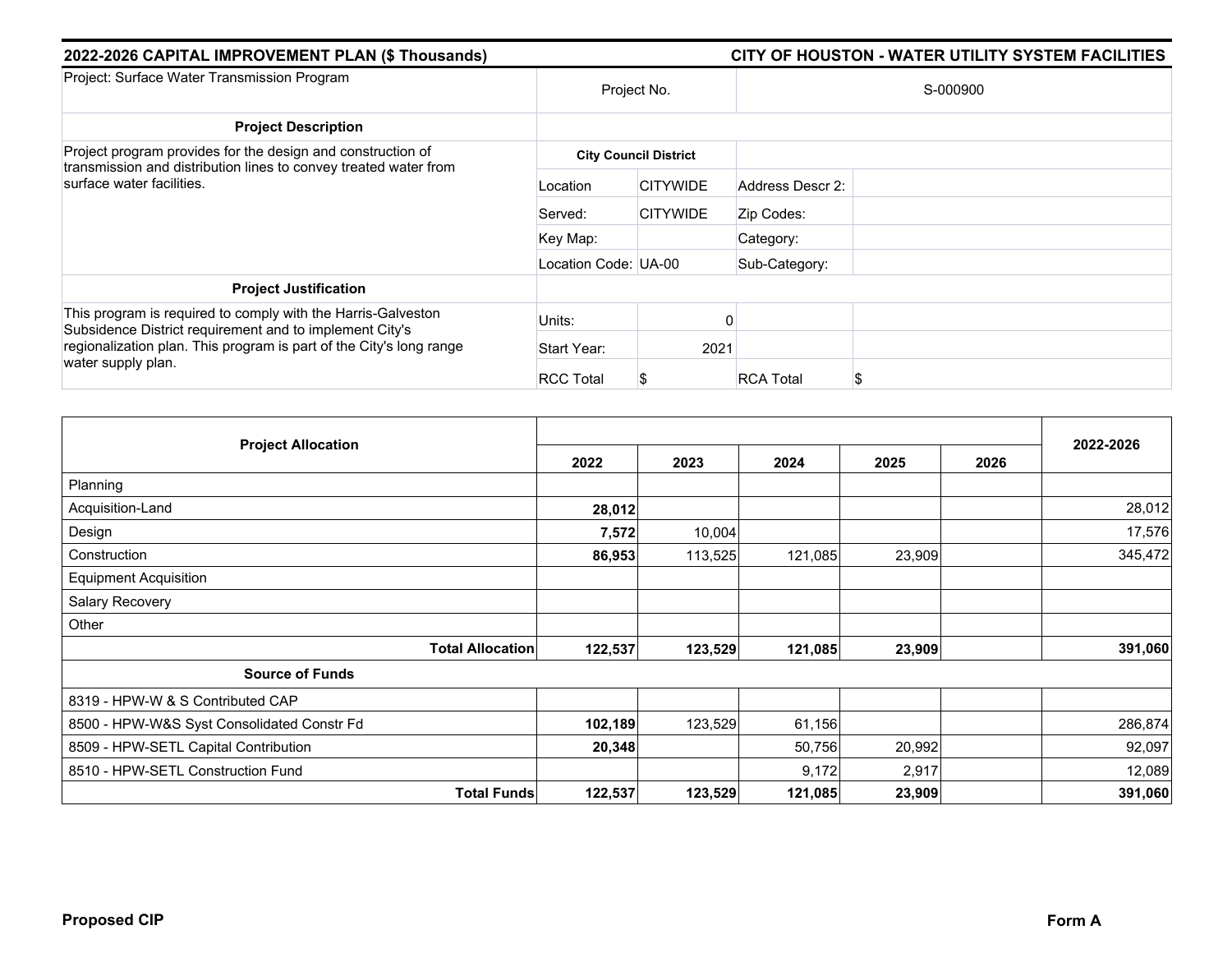| 2022-2026 CAPITAL IMPROVEMENT PLAN (\$ Thousands)                                                                                                                                                                                    |                      |                              |                  | CITY OF HOUSTON - WATER UTILITY SYSTEM FACILITIES |  |  |
|--------------------------------------------------------------------------------------------------------------------------------------------------------------------------------------------------------------------------------------|----------------------|------------------------------|------------------|---------------------------------------------------|--|--|
| Project: Miscellaneous Water Needs                                                                                                                                                                                                   | Project No.          |                              | S-000020         |                                                   |  |  |
| <b>Project Description</b>                                                                                                                                                                                                           |                      |                              |                  |                                                   |  |  |
| This program provides for miscellaneous needs for acquisition,<br>engineering services, construction, and legal services required in<br>conjunction with various capital projects and activities of the<br>Combined Utility Service. |                      | <b>City Council District</b> |                  |                                                   |  |  |
|                                                                                                                                                                                                                                      | Location             | <b>CITYWIDE</b>              | Address Descr 2: |                                                   |  |  |
|                                                                                                                                                                                                                                      | Served:              | <b>CITYWIDE</b>              | Zip Codes:       |                                                   |  |  |
|                                                                                                                                                                                                                                      | Key Map:             |                              | Category:        |                                                   |  |  |
|                                                                                                                                                                                                                                      | Location Code: UA-00 |                              | Sub-Category:    |                                                   |  |  |
| <b>Project Justification</b>                                                                                                                                                                                                         |                      |                              |                  |                                                   |  |  |
| This program is needed to provide contracted support services for<br>various capital projects and activities of the Combined Utility<br>Service.                                                                                     | Units:               |                              |                  |                                                   |  |  |
|                                                                                                                                                                                                                                      | Start Year:          | 2021                         |                  |                                                   |  |  |
|                                                                                                                                                                                                                                      | <b>RCC Total</b>     |                              | <b>RCA Total</b> |                                                   |  |  |

|                                            |                 | 2022-2026 |      |      |      |       |
|--------------------------------------------|-----------------|-----------|------|------|------|-------|
| <b>Project Allocation</b>                  | 2022            | 2023      | 2024 | 2025 | 2026 |       |
| Planning                                   |                 |           |      |      |      |       |
| Acquisition-Land                           |                 |           |      |      |      |       |
| Design                                     | 11 <sub>1</sub> | 121       |      |      | 150  | 282   |
| Construction                               | 87              | 187       | 238  | 337  | 88   | 937   |
| <b>Equipment Acquisition</b>               |                 |           |      |      |      |       |
| Salary Recovery                            |                 |           |      |      |      |       |
| Other                                      |                 |           |      |      |      |       |
| <b>Total Allocation</b>                    | 97              | 308       | 238  | 337  | 238  | 1,219 |
| <b>Source of Funds</b>                     |                 |           |      |      |      |       |
| 8500 - HPW-W&S Syst Consolidated Constr Fd | 97              | 308       | 238  | 337  | 238  | 1,219 |
| <b>Total Funds</b>                         | 97              | 308       | 238  | 337  | 238  | 1,219 |

Some projects in this section are related to the impact of Hurricane Harvey DR4332 and it is the City's intent to seek reimbursement from the Federal Emergency Management Agency (FEMA) and any other eligible sources for su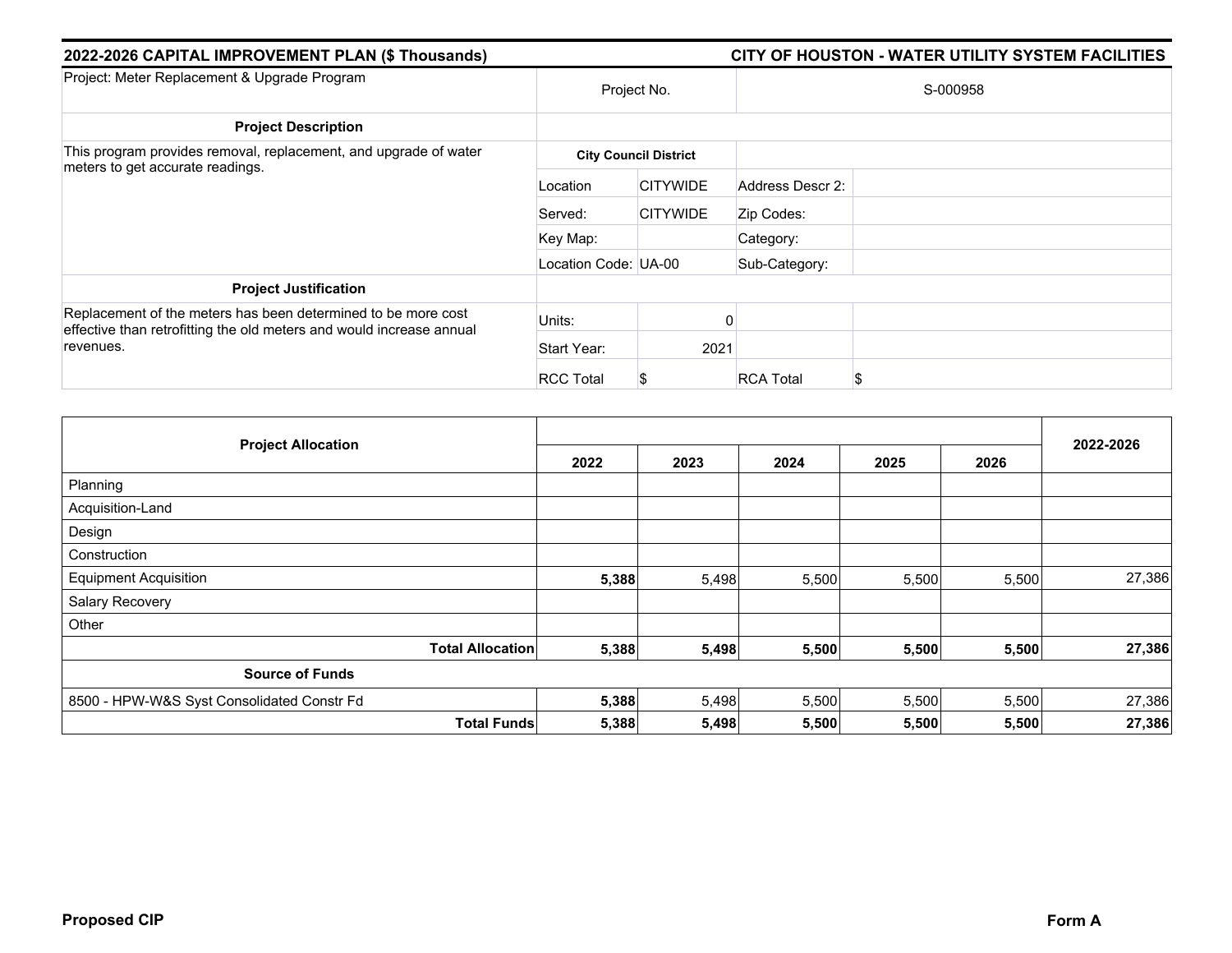| 2022-2026 CAPITAL IMPROVEMENT PLAN (\$ Thousands)                                                                                                                       | CITY OF HOUSTON - WATER UTILITY SYSTEM FACILITIES |                              |                       |  |  |  |
|-------------------------------------------------------------------------------------------------------------------------------------------------------------------------|---------------------------------------------------|------------------------------|-----------------------|--|--|--|
| Project: Emergency Needs for Water Utility                                                                                                                              | Project No.                                       |                              | S-000019              |  |  |  |
| <b>Project Description</b>                                                                                                                                              |                                                   |                              |                       |  |  |  |
| This program provides for unforeseen emergency needs for engineering<br>services, construction, and equipment for facility and water line<br>failure of Public Utility. |                                                   | <b>City Council District</b> |                       |  |  |  |
|                                                                                                                                                                         | Location                                          | <b>CITYWIDE</b>              | Address Descr 2:      |  |  |  |
|                                                                                                                                                                         | Served:                                           | <b>CITYWIDE</b>              | Zip Codes:            |  |  |  |
|                                                                                                                                                                         | Key Map:                                          |                              | Category:             |  |  |  |
|                                                                                                                                                                         | Location Code: UA-00                              |                              | Sub-Category:         |  |  |  |
| <b>Project Justification</b>                                                                                                                                            |                                                   |                              |                       |  |  |  |
| This program is needed to provide public health and safety, and to<br>ensure regulatory compliance.                                                                     | Units:                                            |                              | O                     |  |  |  |
|                                                                                                                                                                         | Start Year:                                       | 2021                         |                       |  |  |  |
|                                                                                                                                                                         | <b>RCC Total</b>                                  | Ъ                            | <b>RCA Total</b><br>S |  |  |  |

| <b>Project Allocation</b>                  | 2022 | 2023 | 2024 | 2025 | 2026 | 2022-2026 |
|--------------------------------------------|------|------|------|------|------|-----------|
| Planning                                   |      |      |      |      |      |           |
| Acquisition-Land                           |      |      |      |      |      |           |
| Design                                     |      |      |      |      |      |           |
| Construction                               |      |      |      |      |      |           |
| <b>Equipment Acquisition</b>               |      |      |      |      |      |           |
| Salary Recovery                            |      |      |      |      |      |           |
| Other                                      | 541  | 552  | 550  | 550  | 550  | 2,743     |
| <b>Total Allocation</b>                    | 541  | 552  | 550  | 550  | 550  | 2,743     |
| <b>Source of Funds</b>                     |      |      |      |      |      |           |
| 8500 - HPW-W&S Syst Consolidated Constr Fd | 541  | 552  | 550  | 550  | 550  | 2,743     |
| <b>Total Funds</b>                         | 541  | 552  | 550  | 550  | 550  | 2,743     |

Some projects in this section are related to the impact of Hurricane Harvey DR4332 and it is the City's intent to seek reimbursement from the Federal Emerge<br>Agency (FEMA) and any other eligible sources for such expenditure <del>lanageme</del>